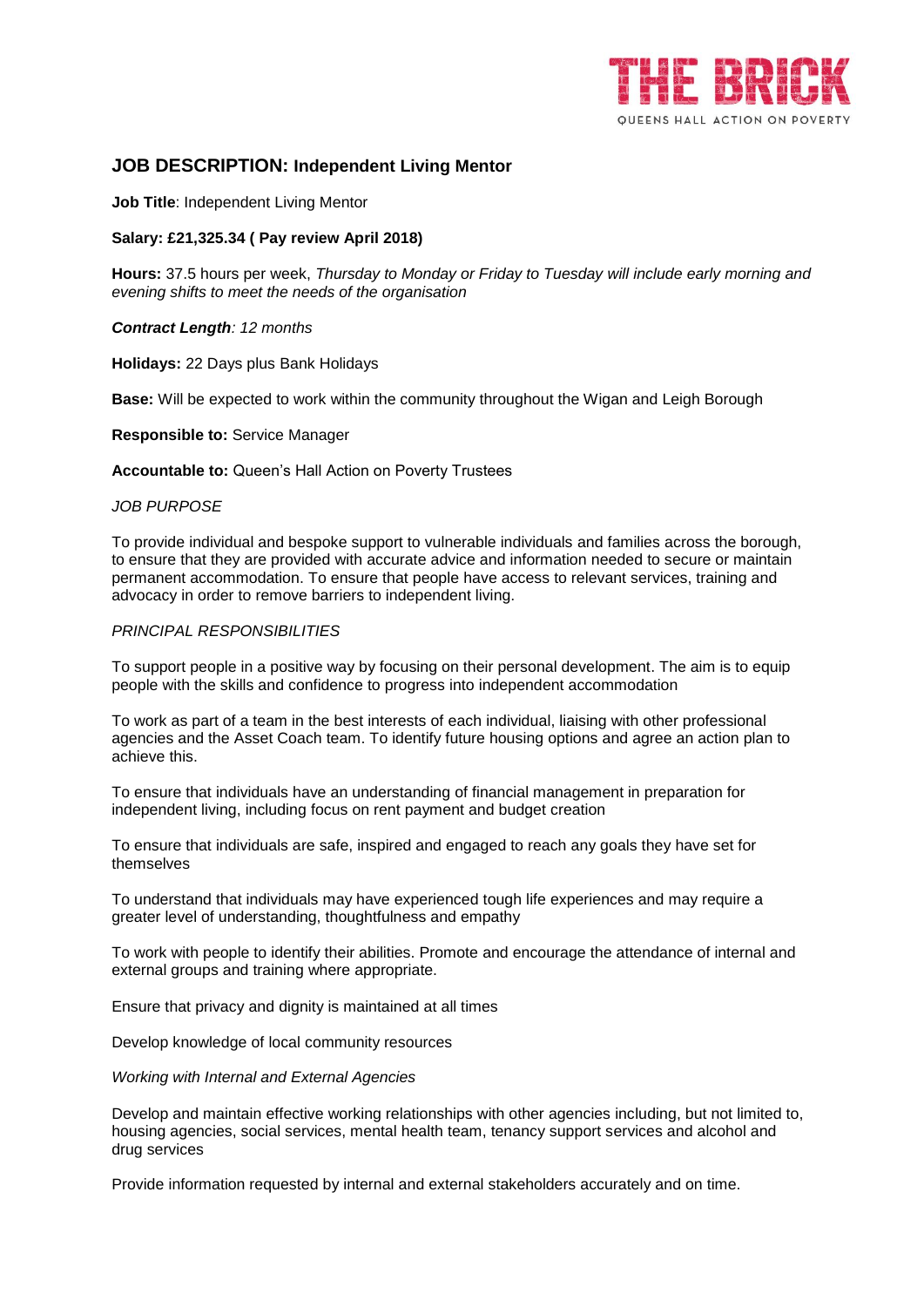Attend promotions, external meetings and case conferences about the service.

Liaise with other service providers, both statutory and non-statutory, to ensure that individuals can access and use all appropriate services to meet their needs.

#### *Health and Safety*

In line with Health and Safety and Lone Working Policies, take reasonable care of personal health and safety and the health and safety of colleagues, individuals and other persons who may be affected by acts and omissions.

#### *Diversity*

Understand and implement The Brick's Equal Opportunities Policy

#### *Out of Hours*

Be willing to undertake work out of hours, including weekends and evenings, when necessary.

Be willing to undertake and assist in fundraising activities which may occur out of hours

Promote fundraising for the charity

#### *General*

Maintain a proactive approach to keeping well informed of changes and developments in relevant legislation and benefits.

To ensure that all required information and paperwork for Funders is completed and submitted on time as to not put the service in jeopardy.

The Post holder must be able to use their own initiative to work in a strategic manner and manage their own time to a high degree.

The post holder will be expected to:

Operate all financial procedures in line with Queen's Hall Action on Poverty.

Maintain accurate and up to date case files and understand that these files will be audited regularly for optimum performance.

Ensure that the Electronic Database Case Management System is up to date at all times to afford all staff an up to date picture of each person's journey and risk.

Participate in individual performance review and respond to agreed objectives.

Attend case management and managerial supervision as required.

Attend and be an active participant in team meetings, team training and other internal meetings etc.

Attend external meetings, forums, conferences, training etc as required by Queen's Hall Action on Poverty.

Be aware of professional standards expected in the service, in terms of holistic person centred delivery, required ongoing personal and professional development.

Maintain up-to-date knowledge of legislation, national and local policies, procedures, recommendations and guidelines in relation to Housing and Welfare Rights and keep informed of advances/developments in Tenancy issues.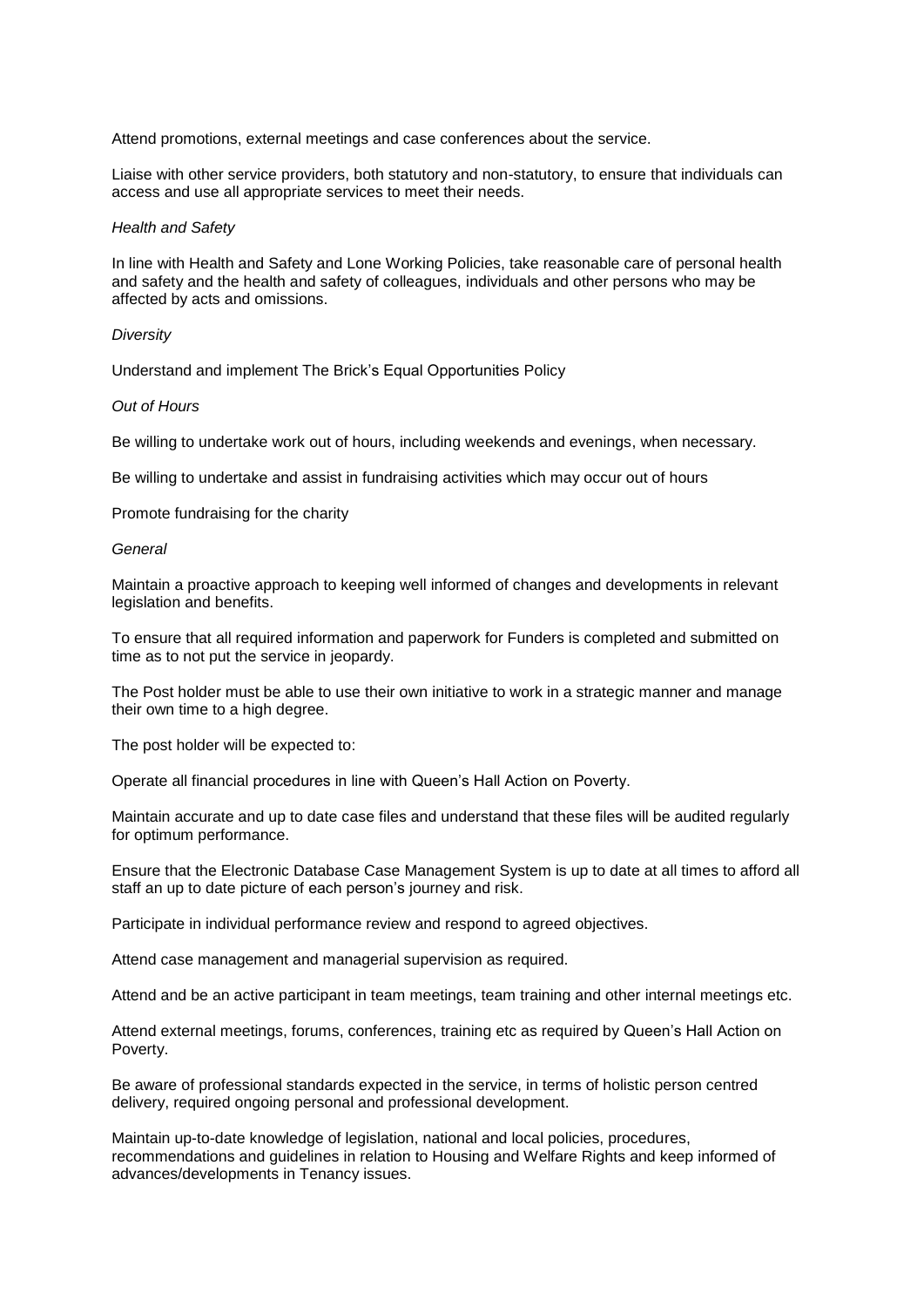Take responsibility for ensuring that legal obligations regarding information which is processed for both service users and staff is kept accurate, confidential, secure and in line with the Data Protection Act (2018) and Confidentiality Policies.

Not abuse their official position for personal gain, to seek advantage of further private business or other interests in the course of their official duties.

To undertake other such duties consistent with the post, as jointly agreed between the post holder and Queen's Hall Action on Poverty.

To at all times deliver the service in line with and adhere to the Policies and Procedures

*Queen's Hall Action on Poverty are committed to the safeguarding and protection of all young people and adults, In line with our Safeguarding policies. We will carefully select, train and support all those with any responsibility within the Charity, in accordance with our rigorous recruitment and selection policies.*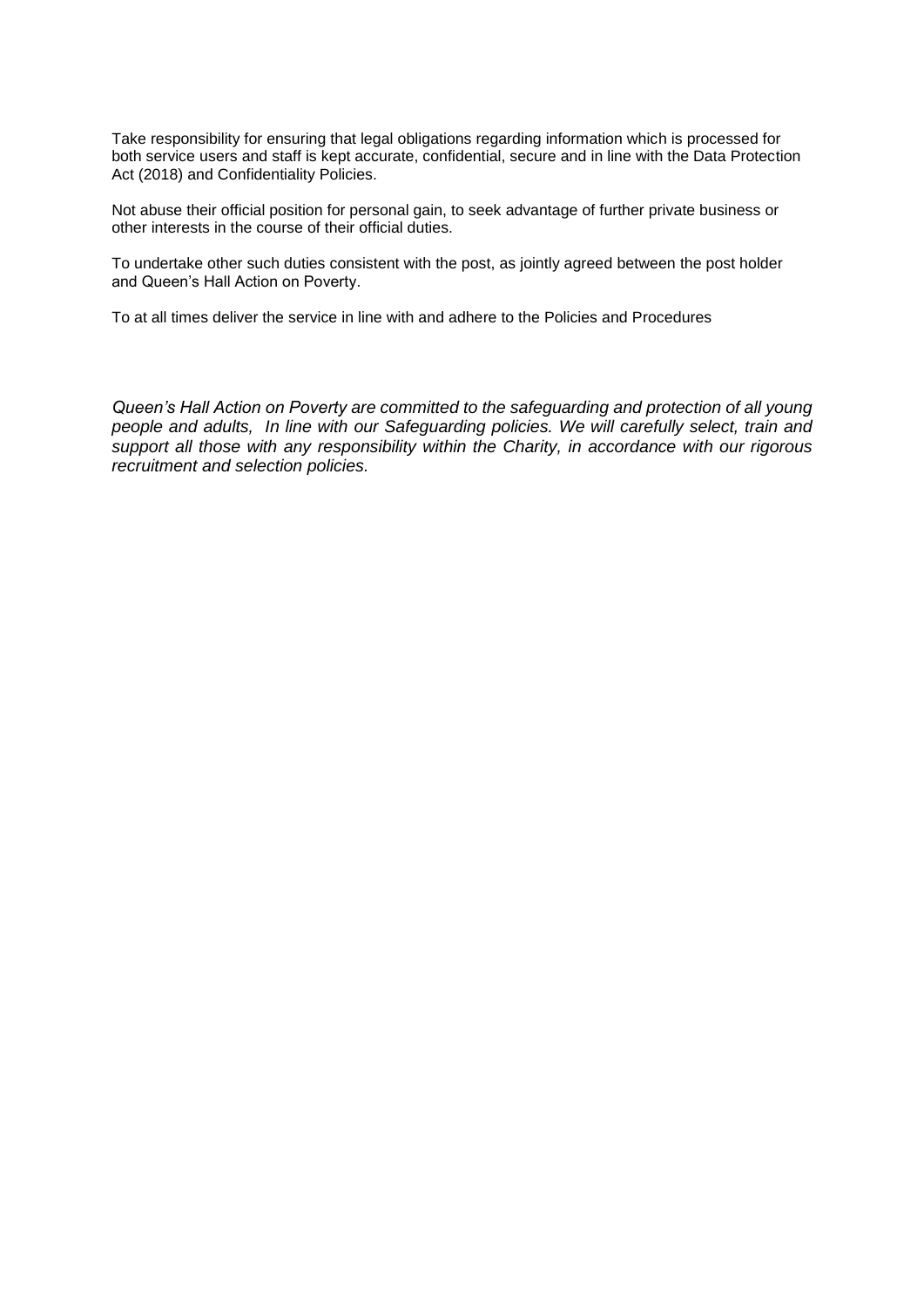# **Person Specification Independent Living Mentor**

|                                                                                                                                                                                       | Essential    | Desirable | How to be achieved                |
|---------------------------------------------------------------------------------------------------------------------------------------------------------------------------------------|--------------|-----------|-----------------------------------|
| Degree, NVQ or appropriate qualification<br>or a minimum of 2 years' experience in<br>relevant field                                                                                  | ✓            |           | Application form                  |
| Knowledge of housing and welfare<br>benefits and relevant legislation                                                                                                                 | ✓            |           | Application form and<br>interview |
| Experience of budgeting control or basic<br>financial management and the ability to<br>create positive money management<br>plans                                                      | ✓            |           | Application form and<br>interview |
| Experience of working respectfully with<br>individuals offering advice, guidance and<br>support and appropriate housing related<br>information                                        | ✓            |           | Application form and<br>interview |
| Understanding of and a total<br>commitment to promoting and<br>implementing equal opportunities,<br>diversity and inclusion for all people who<br>may be experiencing difficult times | ✓            |           | Application form and<br>interview |
| The ability to provide mentoring to<br>encourage people to feel more<br>empowered                                                                                                     | ✓            |           | Application form and<br>interview |
| <b>Excellent active listening and negotiating</b><br>skills. Ability to demonstrate empathy<br>with an ability to see beyond the<br><i>immediate crisis</i>                           | ✓            |           | Application form and<br>interview |
| <b>Excellent communication and</b><br>interpersonal skills                                                                                                                            | $\checkmark$ |           | Application form and<br>interview |
| Excellent time management,<br>organisational and administrative skills                                                                                                                | $\checkmark$ |           | Application form and<br>interview |
| Ability to work independently and be<br>self-motivating                                                                                                                               | ✓            |           | Application form and<br>interview |
| Ability to work in a fast paced<br>environment                                                                                                                                        | ✓            |           | Application form and<br>interview |
| Knowledge of statutory provisions and<br>third sector support                                                                                                                         |              | ✓         | Application form and<br>interview |
| IT competency                                                                                                                                                                         | $\checkmark$ |           | Application form and<br>interview |
| Experience of working within an asset<br>based model                                                                                                                                  |              | ✓         | Application form and<br>interview |